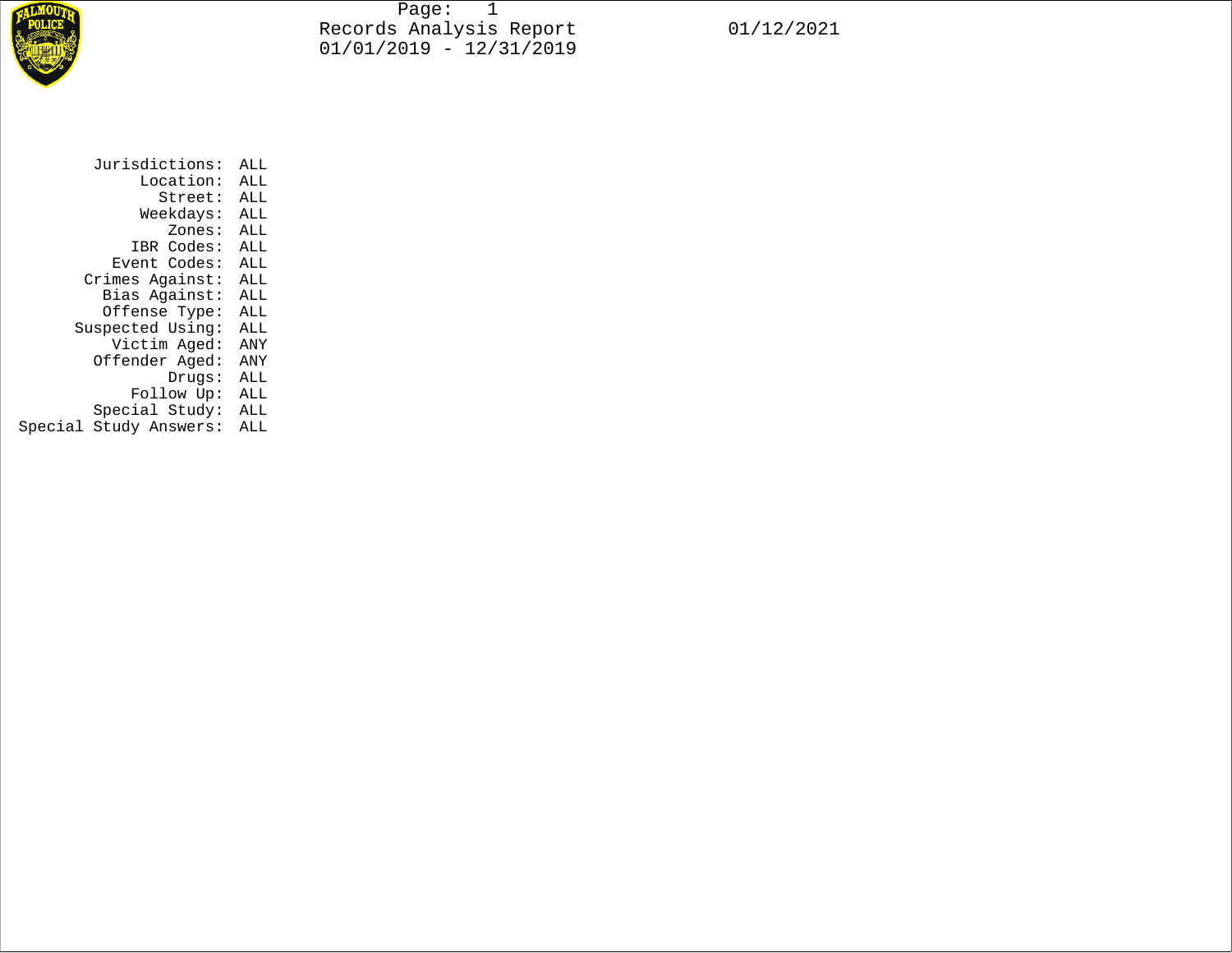Page: 2 Records Analysis Report 01/12/2021 01/01/2019 - 12/31/2019

## **Offenses (IBR) By Month**

|                                | JAN          | FEB            | MAR            | APR            | MAY            | JUN          | JUL          | AUG            | SEP            | OCT            | NOV            | DEC            | TOTALS         |
|--------------------------------|--------------|----------------|----------------|----------------|----------------|--------------|--------------|----------------|----------------|----------------|----------------|----------------|----------------|
| Kidnapping / Abduction         |              | 2              |                | 1              |                | 1            | $\mathbf{1}$ | $\mathbf{1}$   |                |                |                | 1              | 7              |
| Forcible Rape                  | 1            | $\overline{2}$ | $\overline{2}$ | $\overline{a}$ | $\mathbf{1}$   | $\mathbf{1}$ |              |                | 3              |                | 2              | $\mathbf{1}$   | 15             |
| Forcible Sodomy                |              | $\overline{2}$ |                |                |                |              | 1            |                |                |                |                |                | 4              |
| Forcible Fondling              |              | $\mathbf{1}$   | $\mathbf 1$    |                | 1              | 3            | 4            |                |                |                |                | $\mathbf{1}$   | 11             |
| Robbery                        |              |                |                |                | $\overline{2}$ | $\mathbf{1}$ |              | 1              |                |                |                | $\mathbf{1}$   | 5              |
| Aggravated Assault             | 7            | 10             | 6              | 10             | 10             | 14           | 9            | 6              | 10             | 6              | 7              | 4              | 99             |
| Simple Assault                 | 16           | 31             | 21             | 24             | 42             | 30           | 40           | 25             | 27             | 14             | 21             | 33             | 324            |
| Intimidation                   | 4            | 17             | 14             | 14             | 23             | 18           | 14           | 10             | 10             | 2              | 10             | 12             | 148            |
| Arson                          | $\mathbf{1}$ |                |                |                | 1              |              |              | $\mathbf{1}$   |                |                |                |                | 3              |
| Extortion / Blackmail          |              |                |                |                |                | 1            |              |                |                |                |                | $\mathbf{1}$   | $\overline{2}$ |
| Burglary / Breaking And Enteri | 9            | 4              | 18             | 5              | 9              | 14           | 46           | 21             | 13             | 24             | 26             | 12             | 201            |
| Pocket-Picking                 |              |                |                |                | $\mathbf{1}$   |              |              | $\mathbf{1}$   | $\mathbf{1}$   |                | 2              | 1              | 6              |
| Purse-Snatching                |              |                |                |                |                |              | 1            |                |                |                |                |                | $\mathbf{1}$   |
| Shoplifting                    |              | $\overline{2}$ | 3              | 6              | 3              | 4            | 3            | $\mathbf{1}$   | 2              | 2              | 2              | 7              | 35             |
| Theft From Building            | 3            | 4              | $\mathbf{1}$   | 3              | 7              | 4            | 7            | 10             | 4              | 4              | 5              | 3              | 55             |
| All Other Larceny              | 10           | 12             | 6              | 12             | 10             | 17           | 28           | 28             | 9              | 12             | 9              | 13             | 166            |
| Motor Vehicle Theft            | 1            | $\mathbf{1}$   | $1\,$          | $\mathbf{1}$   | 2              | 1            | 2            | 3              | $\mathbf 1$    | 1              |                | 2              | 16             |
| Counterfeiting / Forgery       |              | 3              | 3              | $\mathbf{1}$   |                | 4            | 2            |                | 3              | 3              | 1              | $\overline{2}$ | 22             |
| False Pretenses / Swindle / Co | 5            | 8              | $\overline{2}$ | 5              | 5              | 4            | 6            | 4              | 8              | 6              | 8              | $\overline{2}$ | 63             |
| Credit Card / Automatic Teller |              | $\mathbf{1}$   |                |                |                |              |              | $\mathbf{1}$   |                |                |                |                | $\overline{2}$ |
| Impersonation                  | 4            | 9              | 4              | 3              | 3              | 3            | 3            | 3              | $\overline{4}$ | $\overline{2}$ |                | 4              | 42             |
| Embezzlement                   | $\mathbf{1}$ |                |                |                |                |              |              |                |                |                | 1              |                | $\overline{2}$ |
| Stolen Property Offenses       |              |                | $\overline{2}$ |                | 1              |              | 1            | 1              | $\mathbf{1}$   | 1              | 4              | 1              | 12             |
| Destruction / Damage / Vandali | 11           | 14             | 18             | 6              | 30             | 23           | 32           | 33             | 27             | 14             | 11             | 20             | 239            |
| Drug / Narcotic Violations     | 6            | $\mathbf{1}$   | $\mathbf{1}$   |                | 8              | 5            | 4            | 13             | 5              | 3              | 1 <sub>0</sub> | 14             | 70             |
| Statutory Rape                 |              | 5              |                |                |                |              | 1            |                |                |                |                |                | 6              |
| Pornography / Obscene Material | 3            | 3              | 4              |                | 1              |              | 3            | $\mathbf{1}$   |                |                |                |                | 15             |
| Operating / Promoting / Assist |              |                |                |                |                |              | 1            |                |                |                |                |                | $\mathbf 1$    |
| Prostitution                   |              |                |                |                |                |              |              |                |                |                |                | 1              | $\mathbf{1}$   |
| Assisting Or Promoting Prostit |              |                |                |                |                |              |              | 1              |                |                |                |                | $\mathbf{1}$   |
| Weapon Law Violations          |              | 2              |                |                | $\mathbf{1}$   |              | 4            | $\overline{2}$ | $\mathbf{1}$   |                |                | $\overline{2}$ | 12             |
| Bad Checks                     |              | 1              | 1              |                |                |              |              |                |                |                |                |                | $\mathbf{2}$   |
| Disorderly Conduct             | 5            | 9              | $\overline{4}$ | 8              | 12             | 12           | 20           | 13             | 10             | 4              | 2              | 3              | 102            |
| Driving Under The Influence    | 6            | 9              | 8              | 4              | 5              | 10           | 9            | 8              | 3              | 6              | $\overline{a}$ | 4              | 74             |
| Drunkenness                    | 21           | 15             | 12             | 16             | 20             | 19           | 18           | 22             | 18             | 14             | 10             | 12             | 197            |
| Liquor Law Violations          | $\mathbf{1}$ | 2              | $\overline{2}$ | 1              | $\mathbf{1}$   | 5            | 11           | 5              | $\mathbf{1}$   | 3              |                |                | 32             |
| Trespass Of Real Property      | 1            | 4              | 4              | 3              | 5              | 7            | 2            | 5              | 4              | 4              | 1              | 3              | 43             |
| All Other Offenses             | 49           | 30             | 31             | 24             | 41             | 24           | 38           | 30             | 31             | 15             | 26             | 35             | 374            |
| Traffic, Town By-Law Offenses  | 45           | 45             | 42             | 38             | 36             | 59           | 68           | 56             | 55             | 29             | 55             | 54             | 582            |
| TOTALS                         | 210          | 249            | 211            | 187            | 281            | 285          | 379          | 306            | 251            | 169            | 215            | 2.49           | 2992           |